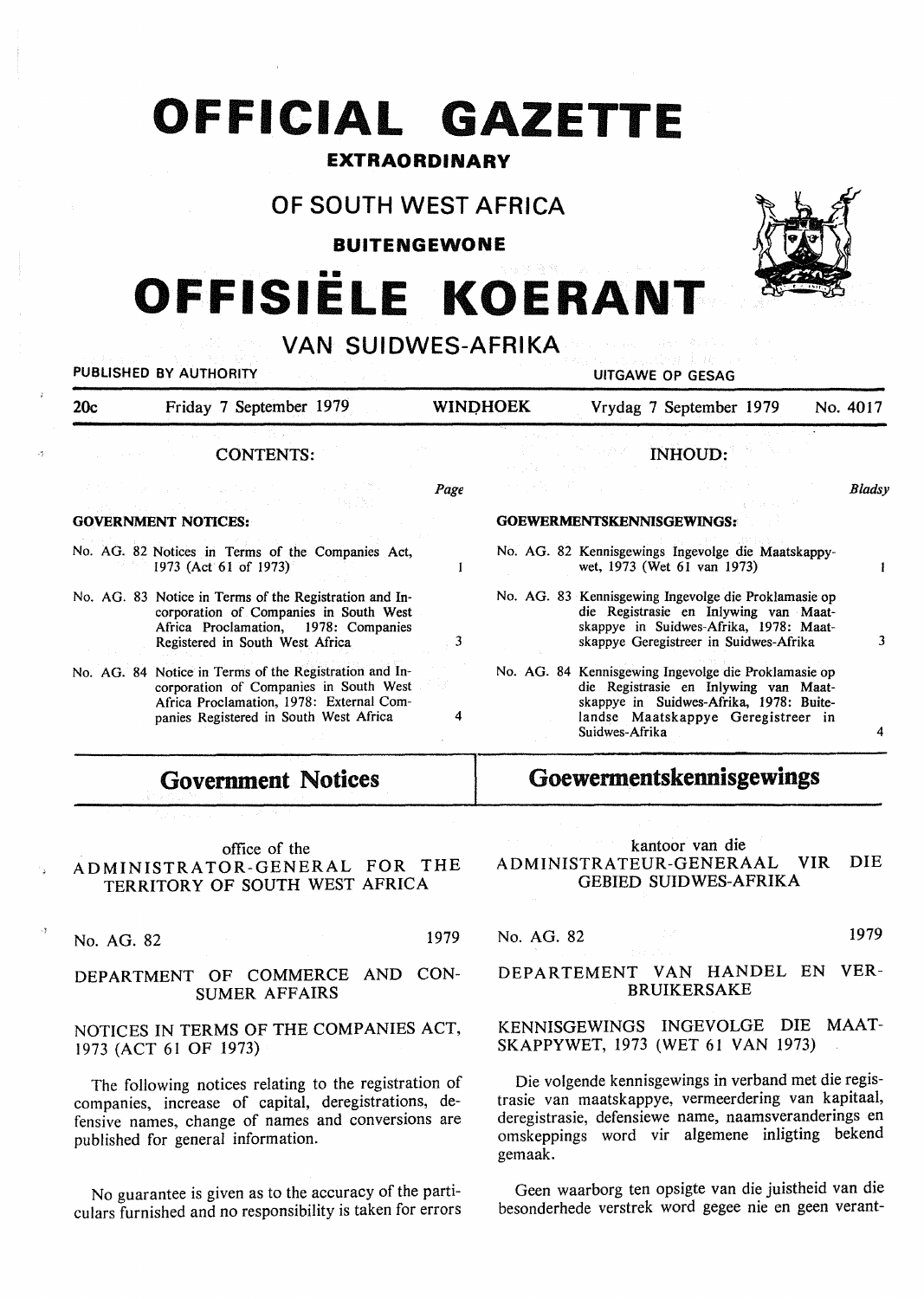or omissions or their consequences.

D. J. STRAUSS, Registrar of Companies.

Windhoek 1979

#### **REGISTRASIE VAN MAA TSKAPPYE/ REGISTRATION OF COMPANIES: NUWE MAATSKAPPYE/NEW COMPANIES.**

(Nommer, naam en adres van maatskappy, aandelekapitaal/Number, name and address of company, share capital.)

- 79/108 **S.A.K.K. (S.W.A.) (EDMS) BPK:** Erf 122, Khabuserstraat, Keetmanshoop. R 100. Landbou.
- 79/109 SULZER BROTHERS (NAMIBIA) (PTY) LTD: C/O Lorentz & Bone Standard Bank Chambers, Kaiser street, Windhoek. R4000. Secondary (Electronics).
- 79/110 INTERMEAT (PTY) LTD: 2nd Floor, Volkskas Building, 262 Kaiser street, Windhoek. R 100 000. Commerce.
- 79/111 PLATE GLASS PROPERTIES (WINDHOEK) (PTY) LTD: Second floor, Volkskas building, 262 Kaiser street, Windhoek. R4000. Investments.
- 79/112 SYSTEMS AND PROGRAMMING SERVICES (PTY) LTD: P. J. Malherbe & Company, 2nd Floor, Volkskas Building, Kaiser street, Windhoek. R3000. Commerce.
- 79/113 NAMIBIA WHOLESALERS (PTY) LTD: Erf No. 6118, Joule street, Windhoek. R4000. Commerce.
- 79/114 TEDELEX (NAMIBIA) (PTY) LTD: 24 Bell street, Windhoek. R4000. Commerce.
- 79/116 DIANA SAFARIS (PTY) LTD: Okundura-South No 16, Wilhelmstal, Karibib District, R4000. Commerce.
- 79/117 **WINDHOEK DIAMANTMAKELAARS (EDMS) BPK:** Goringstraat 28, Windhoek. R4000. Handel.
- 79/118 **ARNICA HOLDINGS (NAMIBIA) (PTY)**  LTD: Standard Bank Chambers Kaiser street, Windhoek. R4000. Commerce.
- 79/119 NAMIBIA NATIONAL SHIPPING CORPORATION (PTY) LTD: 2 nd Floor, Volkskas Building, 262 Kaiser street, Windhoek. R500 000. Commerce.
- 79/120 CHANINVEST (PTY) LTD: Standard Bank Chambers, Kaiser street, Windhoek. R300 000. Investments.
- 79/121 KOWES BOERDERY (EDMS) BPK: H.J. Liebenberg & Kie, 101 Sanlamgebou, Mittelstraat, Keetmanshoop. Rl00. Landbou.

woordelikheid vir foute of weglatings of die gevolge daarvan word aanvaar nie.

D. J. STRAUSS, Registrateur van Maatskappye.

Windhoek 1979

- 79/122 WINDHOEK WILD (PTY) LTD; 52 Tal street, Windhoek. R200 000. Commerce.
- 79/123 NAMCO MANUFACTURING AND SUPPLY CO (PTY) LTD: 6 Krupp street, Windhoek. R1000. Secondary (Nursery).
- 79/124 DAWN NAMIBIAN DIAMONDS (PTY) LTD: Standard Bank Chambers, Kaiser street, Windhoek. R4000. Mining.
- 79/125 TRANSPORT PLANT AFRICA (PTY) LTD: 108 S.A. Permanent Building, Post street, Windhoek. R2000. Secondary (Transportation parts).
- 79/126- GEORGE E. SWANSON ENTERPRISES *:sw* A/NAMIBIA (PTY) LTD: Standard Bank Chambers, Kaiser street, Windhoek. R4000. Mining;.
- 79/127 HILL & MURRAY (NAMIBIA) (PTY) LTD: 181 Kaiser street, Windhoek. R4000. Secondary (Cosmetics).
- $79/128$  G. K. E. (PTY) LTD: 119 Stübel street, Windhoek. R1000. Commerce.

#### **ARTIKEL 21 MAATSKAPPYE - SONDER WINS-OOGMERK/SECTION 21 COMPANIES NOT FOR GAIN.**

79/115 - THE S.W.A./NAMIBIAN RED CROSS SOCIETY: The Red Cross Hall, Leutwein street, Windhoek. Human and medical relief and wellfare.

#### **SPESIALE BESLUIT/SPECIAL RESOLUTION VERMEERDERING VAN KAPITAAL/INCREASE OF CAPITAL.**

Naam van maatskappy, vermeerdering van kapitaal, datum van registrasie/Name of company, increase of capital, date of registration.

- TOTAL SOUTH WEST AFRICA (PTY) LTD: From R500 000 to RI 500 000. 17-7-1979.
- LASER INVESTMENTS (PTY) LTD: From R4000 to R20 000. 7-8-1979.

#### **DEREGISTRASIE VAN MAATSKAPPYE/DE-REGISTRATION OF COMPANIES.**

- DEMETRIOS HARALAMBUS (PTY) LTD. Windhoek. R 1000. Commerce.
- JOJANIE BELEGGINGS (EDMS) BPK: Windhoek. R100. Beleggings.
- KUSCHWALD BELEGGINGS (EDMS) BPK: Windhoek. R100. Beleggings.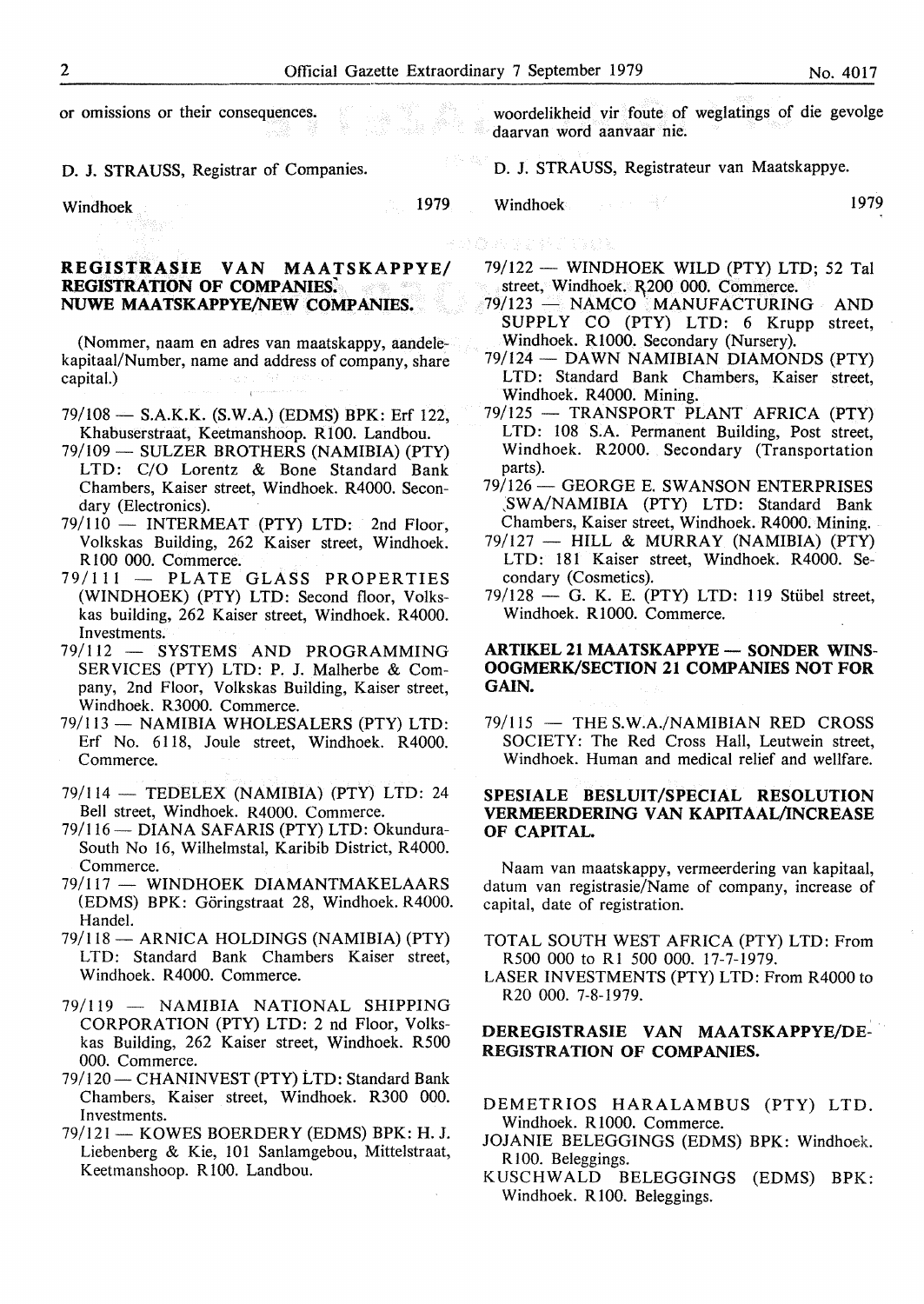#### **REGISTRASIE VAN DEFENSIEWE NAME/REGISTRATION OF DEFENSIVE NAMES.**

(Nommer, naam en adres van maatskappy, datum van registrasie/Number, name and address of company, date of registration).

D/0116/79- **WOOD WORLD: P.** G. Wood Holdings Limited. P.O. Box 2352, Johannesburg. 24-7-1979.

- D/0177/79 CITY TIMBERS: P. G. Wood Holdings Ltd. P.O. Box 2352. Johannesburg. 24-7-1979.
- $D/0118/79$  TIMBER LAND: P. G. Wood Holdings Ltd. P.O. Box 2352, Johannesburg. 24-7-1979.
- $D/0119/79$  LUMBER LAND: P. G. Wood Holdings Ltd. P.O. Box 2352, Johannesburg. 24-7- 1979.
- D/0120/79 CITY LUMBER: P. G. Wood Holdings Ltd. P.O. Box 2352, Johannesburg. 24-7-1979
- D/0121/79 JULIANA'S: Carlton Hotels Ltd., C/O Lorentz & Bone, P.O. Box 85, Windhoek. 25-7-1979.
- D/0122/79 PUTZMEISTER (SOUTH WEST): Putzmeister S.A. (Pty) Ltd., P.O. Box 39603, Bramley, Johannesburg. 30-7-1979.
- $D/0123/79$  CITY BOARD: P. G. Wood Holdings Ltd., P.O. Box 2352, Johannesburg. 2-8-1979.
- $D/0124/79$  BOARD CITY: P. G. Wood Holdings Ltd., P.O. Box 2352, Johannesburg. 2-8-1979.
- $D/0125/79$  HARDWARE CITY: P. G. Wood Holdings Ltd., P.O. Box 2352, Johannesburg. 2-8- 1979.

 $D/0126/79$  - CITY HARDWARE: P. G. Wood Holdings Ltd., P.O. Box 2352, Johannesburg. 2-8- 1979.

#### **SPESIALE BESLUITE/SPECIAL RESOLUTIONS NAAMSVERANDERINGS/CHANGE OF NAMES.**

Ou naam, nuwe naam, datum van registrasie van spesiale besluit/Old name, new name, date of registration of special resolution).

- Federated Employers' Insurance Company Ltd: FEDERATED INSURANCE COMPANY LIMITED. 17-7-1979.
- Franco/Namibian Mineral Research Company (Pty) Ltd: CAPRICORN MINERAL RESEARCH COMPANY (PTY) LTD. 19-7-1979.
- Federal Fish Packers (Windhoek) (Pty) Ltd: FEDERAL MARINE (NAMIBIA) (PTY) LTD. 31- 7-1979.
- Wellmax Hardcrome plating & Electroplating Company (South West Africa) (Pty) Ltd: HARDCROME PLATING & ELECTROPLATING COMPANY (PTY) LTD. 14-8-1979.

#### **SPESIALE BESLUIT/SPECIAL RESOLUTIONS. OMSKEPPING VAN MAATSKAPPY/CON-VERSION OF COMPANY.**

296 - Terrys Motors Limited: TERRYS MOTORS (PTY) LTD. 14-8-1979.

#### No. AG. 83 1979

#### NOTICE IN TERMS OF THE REGISTRATION AND INCORPORATION OF COMPANIES IN SOUTH WEST AFRICA PROCLAMATION, 1978: COMPANIES REGISTERED IN SOUTH WEST AFRICA.

In terms of section  $30(2)(b)$  of the Registration and Incorporation of Companies in South West Africa Proclamation, 1978 (Proclamation No. 234 of 1978), I hereby make known that the companies in the Schedule are registered in the territory of South West Africa as from 30 June 1979 and deemed to be incorporated in the territory from that date.

No guarantee is given as to the accuracy of the particulars furnished and no responsibility is taken for errors or omissions or their consequences.

D. J. STRAUSS, Registrar of Companies.

Windhoek 1979

#### No. AG. 83 1979

#### **KENNISGEWING INGEVOLGE DIE PROK-LAMASIE OP DIE REGISTRASIE EN INLYWING VAN MAA TSKAPPYE IN SUIDWES-AFR!K.A,**  1978: MAATSKAPPYE GEREGISTREER IN **SUIDWES-AFRIKA**

Ingevolge artikel 30(2)(b) van die Proklamasie op die Registrasie en Inlywing van Maatskappye in Suidwes-Afrika, 1978 (Proklamasie No. 234 van 1978), maak ek hierby bekend dat die maatskappye vermeld in die Bylae vanaf 30 Junie 1979 in die gebied Suidwes-Afrika geregistreer is en geag word in genoemde gebied ingelyf te wees.

Geen waarborg ten opsigte van die juistheid van die besonderhede verstrek word gegee nie en geen verantwoordelikheid vir foute of weglatings of die gevolge daarvan word aanvaar nie.

D. J. STRAUSS, Registrateur van Maatskappye.

Windhoek 1979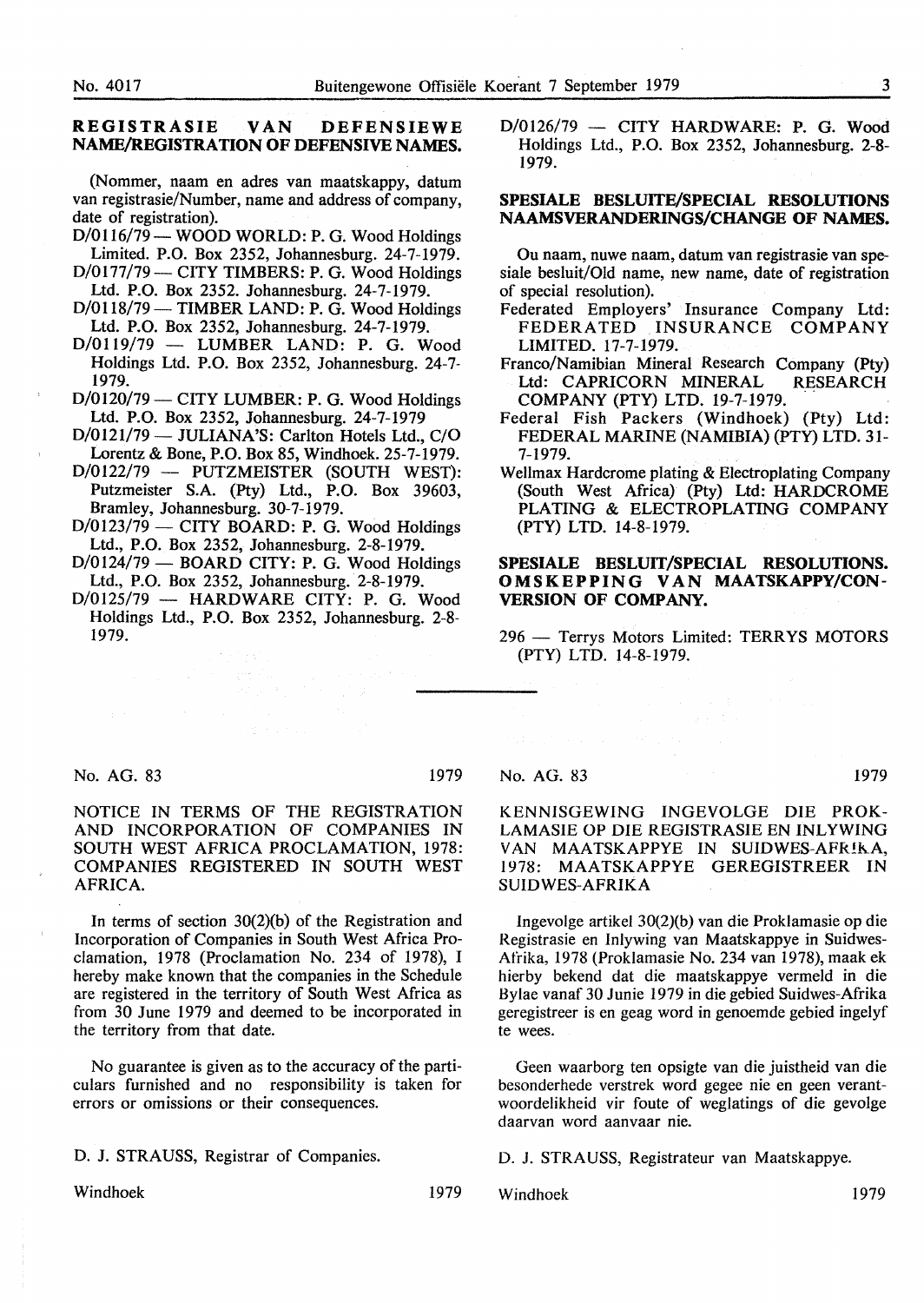#### **HERREGISTRASIE VAN BESTAANDE**<br>**MAATSKAPPYE/RE-REGISTRATION OF MAATSKAPPYE/RE-REGISTRATION EXISTING COMPANIES. BINNELANDSE MAATSKAPPYE/INTERNAL**

### **COMPANIES.**

(Nommer, naam en adres van maatskappy, aandelekapitaal/Number, name and address of company, share capital).

- 69/18238 **SUIDWES-AFRIKA TRANSKRIPSIE DIEN STE (EDMS) BPK:** Hooggeregshof, Windhoek. R2000. Dienste.
- $78/3530 N C R CORPORTION (NAMIBIA)$ (PTY) LTD: 106 Gobabis road, Klein Windhoek. R25 000. Secondary (Cash Registers).
- 76/0620 DAVY COMMUNICATIONS (S.W.A.) (PTY) LTD: Karl List House No. 411, Pieter Muller street, Windhoek. R4000. Secondary (Contractors).
- 71/6025 DAVY CONTRACTORS (SWA) (PTY) LTD: 411 Karl List House, Pieter Muller street, Windhoek. R100. Secondary (Contractors).
- 75/0178 KLEIN GROSS SPITZKOPPE EXPLORATION COMPANY (PTY) LTD: Ontwikkelingsentrum, Talstraat, Windhoek. R100 000. Mynbou.
- 2208- B. C. S. KUNSVERSPREIDERS (PTY) LTD: Sanlamgebou, Windhoek R100. Commerce (Art Dealers).
- 710 NAMIB LEAD MINES (PTY) LTD: C/o Lorentz & Bone, Kaiser street, Windhoek. R8 200. Mining.
- 77/1238 SALZO & BIDOLI CONSTRUCTION (PTY) LTD: C/o Rissik & Cox, 5c Khabuser street, Keetmanshoop. R1000. Secondary (Construction).
- $247/69$  S & Z CONSTRUCTION (PTY) LTD: C/O Rissik & Cox, 5c Khabuser street, Keetmanshoop. RlOO. Secondary (Construction).

No. AG. 84 1979

NOTICE IN TERMS OF REGISTRATION AND INCORPORATION OF COMPANIES IN SOUTH WEST AFRICA PROCLAMATION, 1978: EXTERNAL COMPANIES REGISTERED IN SOUTH WEST AFRICA

In terms of section 32(2) of the Registration and Incorporation of Companies in South West Africa Proclamation, 1978 (Proclamation No. 234 of 1978), I hereby make known that the external companies as mentioned in the Schedule are registered in the territory of South West Africa as from 30 June 1979.

No guarantee is given as to the accuracy of the particulars furnished and no responsibility is taken for errors or omissions or their consequences.

D. J. STRAUSS, Registrar of Companies.

Windhoek 1979

- 70/9803 WHIRLWIND PROPERTIES (PTY) LTD: C/O Rissik & Cox, 5c Khabuser street, Keetmanshoop. R100. Investments.
- 713 EXCELSIOR HOLDINGS (PTY) LTD: C/O Rissik & Cox, 5c Khabuser street, Keetmanshoop. R20 000. Investments.
- 419- NOACHABEB FARMS (S.W.A.) (PTY) LTD: C/O Rissik & Cox, 5c Khabuser street, Keetmanshoop. R 100 000. Investments.
- 239 SALZO CONSTRUCTION COMPANY (PTY) LTD: C/O Rissik & Cox, 5c Khabuser street, Keetmanshoop. R3000. Secondary (Construction).
- 72/4803 DULCE INVESTMENTS (PTY) LTD; 101 Stiibel street, Erf No. 228, Windhoek. R4000. Investments.
- 1087 V. TIPPELSKIRCH & CO. NACHF. G.M.B.H. Kaiser Wilhelm street, Swakopmund. RlOO. Commerce (Wholesalers).
- 74/0257 URUMBUNGO BELEGGINGS (EDMS) BPK: Von Heydebreckstraat 6, Windhoek. R100. Investments.
- 145/69 HEINITZBURG HOLDINGS (PTY) LTD: Marie Neef building, Rooms 41-42, Kaiser street, Windhoek. R200. Investments.
- 67/10198 DIDAKTA (NAMIBIA) (PTY) LTD: C/O G. J. Hanekom & Co, Swabank building, Windhoek. R100. Commerce.
- 73/10018 E. BERGMANN HARDWARE (PTY) LTD: 140 Republic Road, Windhoek. R4000. Commerce.
- $77/3639$  STUARTS TRANSPORT (S.W.A.) (PTY) LTD. Krupp street, Windhoek. R4000. Commerce.
- 089/68 HOCHMETALS S.W.A. (PTY) LTD: C/O Price Waterhouse & Co., 181 Kaiser street, Windhoek. R200. Commerce.

#### No. AG. 84 1979

KENNISGEWING INGEVOLGE DIE PRO-KLAM ASIE OP DIE REGISTRASIE EN INL YWING VAN MAATSKAPPYE IN SUIDWES-AFRIKA, 1978: BUITELANDSE MAATSKAPPYE GEREGISTREER IN SUIDWES-AFRIKA

Ingevolge artikel 32(2) van die Proklamasie op die Registrasie en Inlywing van Maatskappye in Suidwes-Afrika, 1978 (Proklamasie No. 234 van 1978), maak ek hierby bekend dat die buitelandse maatskappye in die Bylae vermeld vanaf 30 Junie 1979 in die gebied Suidwes-Afrika geregistreer is.

Geen waarborg ten opsigte van die juistheid van die besonderhede verstrek word gegee nie en geen verantwoordelikheid vir foute of weglatings of die gevolge daarvan word aanvaar nie.

D. J. STRAUSS, Registrateur van Maatskappye.

Windhoek 1979